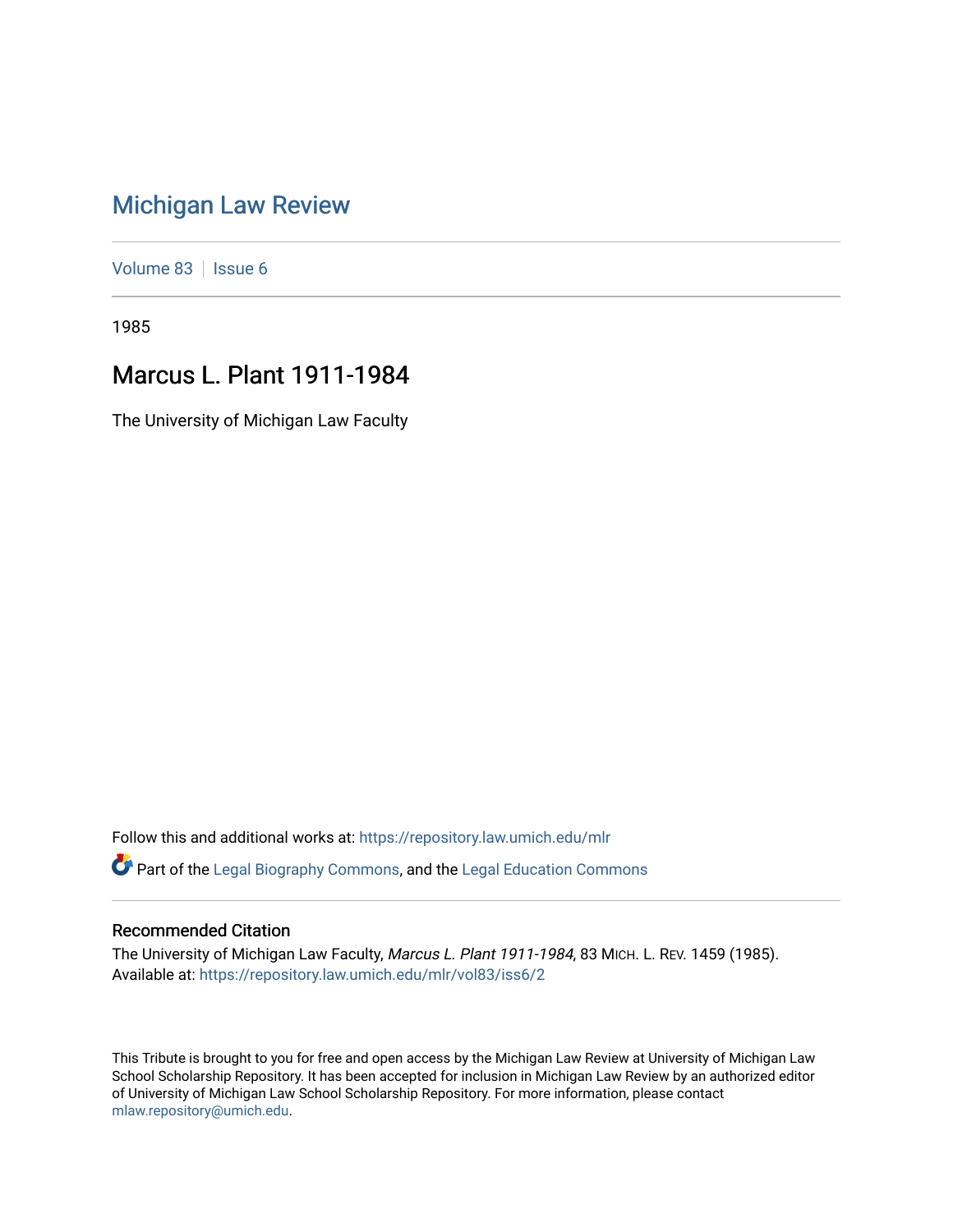## **Marcus L. Plant 1911-1984**

*Memorial Resolution by The University of Michigan Law Faculty Concerning Marcus L. Plant* 

Marcus L. Plant, Professor Emeritus of Law at The University of Michigan, died at his home in Ann Arbor on July 15, 1984, at the age of seventy-two.

A native of Wisconsin, the son of a skilled laborer, Mark Plant earned baccalaureate and master's degrees from Lawrence College. He taught history and economics in Wisconsin high schools before attending The University of Michigan Law School, from which he graduated in 1938 first in his class. He came to Michigan's law faculty in 1946 as one of the group of able young lawyers recruited to teach the flood of veterans resuming their educations after World War II. That young mid-century faculty was the foundation on which the school's present reputation was built, and Mark was a central figure in it. He brought to the faculty a pragmatic perspective drawn from some eight years of practice in Milwaukee and New York and a brief turn in the Washington bureaucracy, but he brought also a deep concern that the law be fair and the legal profession humane.

No one took more seriously than he his role as a teacher. To be prepared, thorough, sound - these elementary obligations of a teacher he discharged as a matter of course, as generations of students will attest. He was also clear and understandable - qualities that made him greatly appreciated by students in the difficult, all-important first year. But beyond these qualities was another, less common: He knew his students individually. All of us are asked by our students for letters of recommendation, but Mark more than most, and he responded with unfailing generosity. Because of the large size of law school classes, the letters most of us write on behalf of our students are often rather impersonal. His letters about his students, in contrast, revealed personal knowledge of each student. He cared about them, one by one, and they responded warmly to him. The University and the Law School are the beneficiaries of the affection and goodwill Mark generated among more than thirty-five classes of our graduates.

Mark understood that an educational enterprise is corporate as well as individual and that the teacher must shoulder part of the administrative burdens. He carried at least his share of these in law